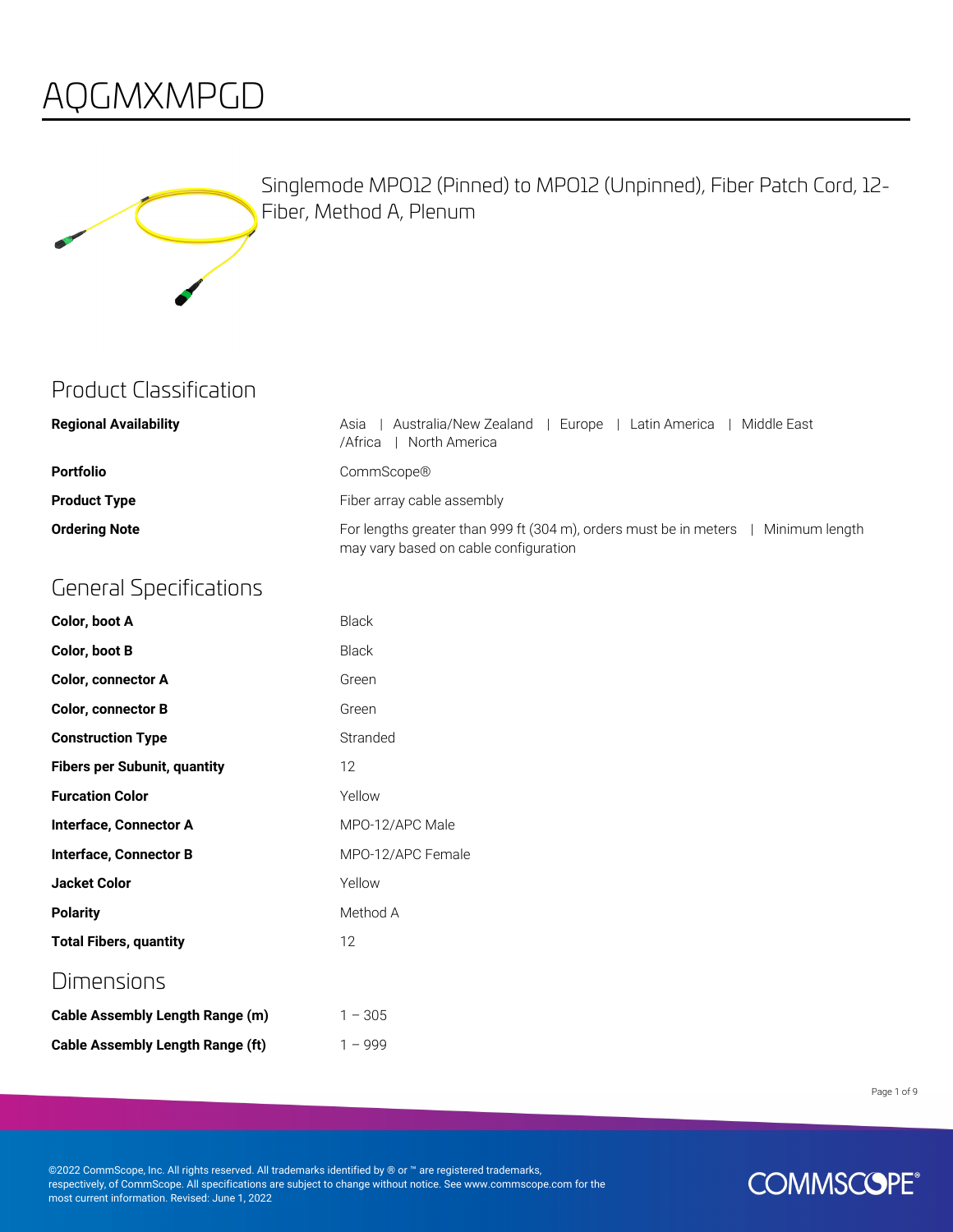# AQGMXMPGD

### Ordering Tree



#### Mechanical Specifications

**Cable Retention Strength, maximum** 11.24 lb @ 0 ° | 4.40 lb @ 90 ° Optical Specifications **Fiber Mode** Singlemode

**Fiber Type** G.652.D | G.657.A2, TeraSPEED®

#### Environmental Specifications

| <b>Operating Temperature</b> | -10 °C to +60 °C (+14 °F to +140 °F) |
|------------------------------|--------------------------------------|
| <b>Environmental Space</b>   | Indoor   Plenum                      |

#### Regulatory Compliance/Certifications

| Agency        | <b>Classification</b>                                                          |
|---------------|--------------------------------------------------------------------------------|
| CHINA-ROHS    | Above maximum concentration value                                              |
| ISO 9001:2015 | Designed, manufactured and/or distributed under this quality management system |
| REACH-SVHC    | Compliant as per SVHC revision on www.commscope.com/ProductCompliance          |
| <b>ROHS</b>   | Compliant/Exempted                                                             |
|               |                                                                                |

### Included Products

| 760237964<br>P-012-MP-8G1-F30YL | Plenum MPO Light Duty Patchcord Cable, 12 fiber |
|---------------------------------|-------------------------------------------------|
| 860638317                       | MP012, ULTRA LOW LOSS, MALE, SM, GREEN, 3mm     |
| 860638318                       | MPO12, ULTRA LOW LOSS, FEMALE, SM, GREEN, 3mm   |

Page 2 of 9

©2022 CommScope, Inc. All rights reserved. All trademarks identified by ® or ™ are registered trademarks, respectively, of CommScope. All specifications are subject to change without notice. See www.commscope.com for the most current information. Revised: June 1, 2022

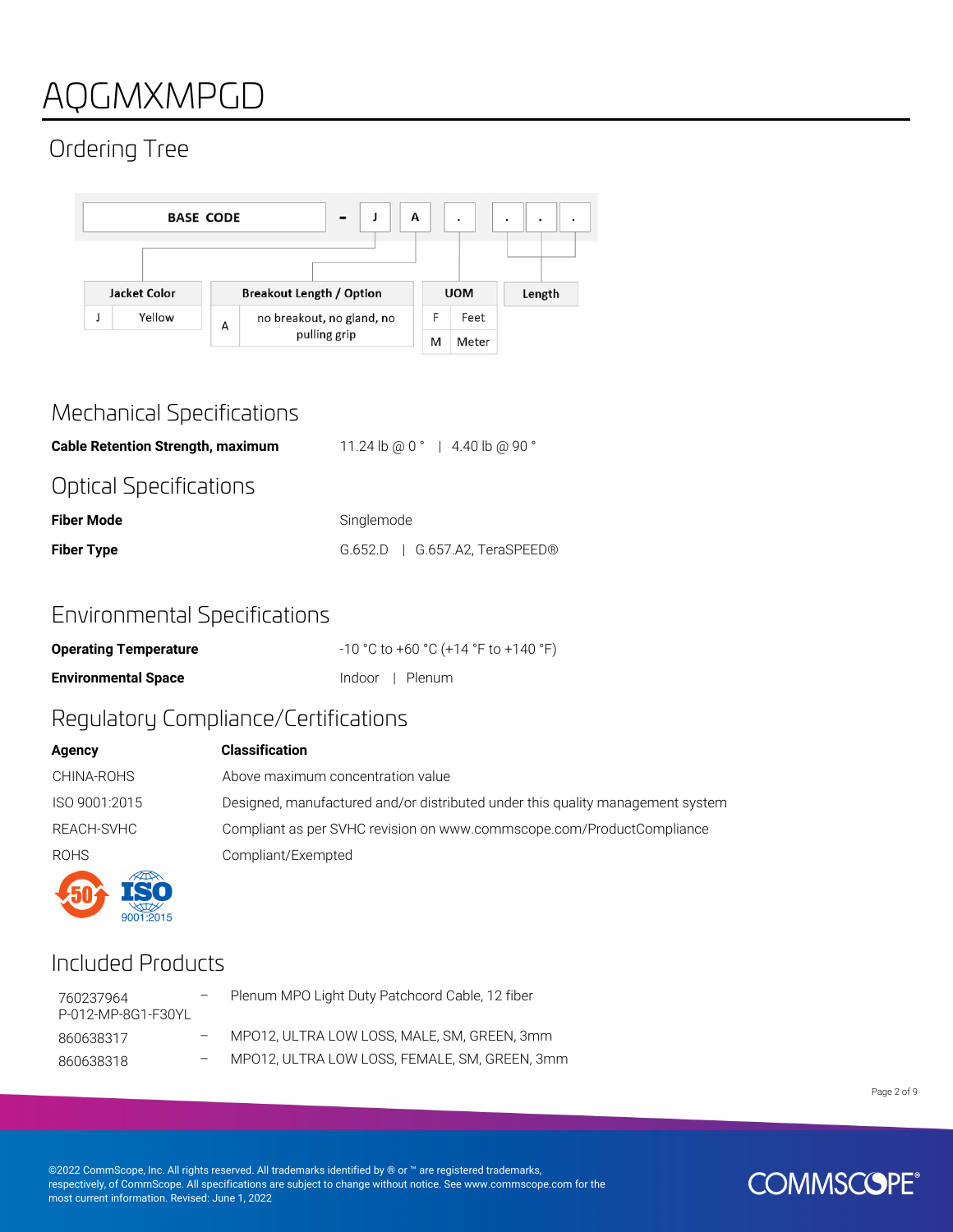# 760237964 | P-012-MP-8G1-F30YL



#### Plenum MPO Light Duty Patchcord Cable, 12 fiber

| <b>Product Classification</b> |  |
|-------------------------------|--|
|-------------------------------|--|

| <b>Regional Availability</b>  | Australia/New Zealand   Latin America   Middle East/Africa<br>North<br>Asia<br>America |
|-------------------------------|----------------------------------------------------------------------------------------|
| <b>Portfolio</b>              | CommScope®                                                                             |
| <b>Product Type</b>           | Fiber indoor cable                                                                     |
| <b>Product Series</b>         | P-MP                                                                                   |
| <b>General Specifications</b> |                                                                                        |
| <b>Cable Type</b>             | MPO trunk cable                                                                        |
| <b>Construction Type</b>      | Non-armored                                                                            |
| <b>Fiber Type, quantity</b>   | 12                                                                                     |
| <b>Jacket Color</b>           | Yellow                                                                                 |
| <b>Jacket Marking</b>         | Feet                                                                                   |
| <b>Subunit Type</b>           | Gel-free                                                                               |
| <b>Total Fiber Count</b>      | 12                                                                                     |
| <b>Dimensions</b>             |                                                                                        |
| <b>Diameter Over Jacket</b>   | 3 mm   0.118 in                                                                        |

#### Representative Image

Page 3 of 9

©2022 CommScope, Inc. All rights reserved. All trademarks identified by ® or ™ are registered trademarks, respectively, of CommScope. All specifications are subject to change without notice. See www.commscope.com for the most current information. Revised: February 14, 2022

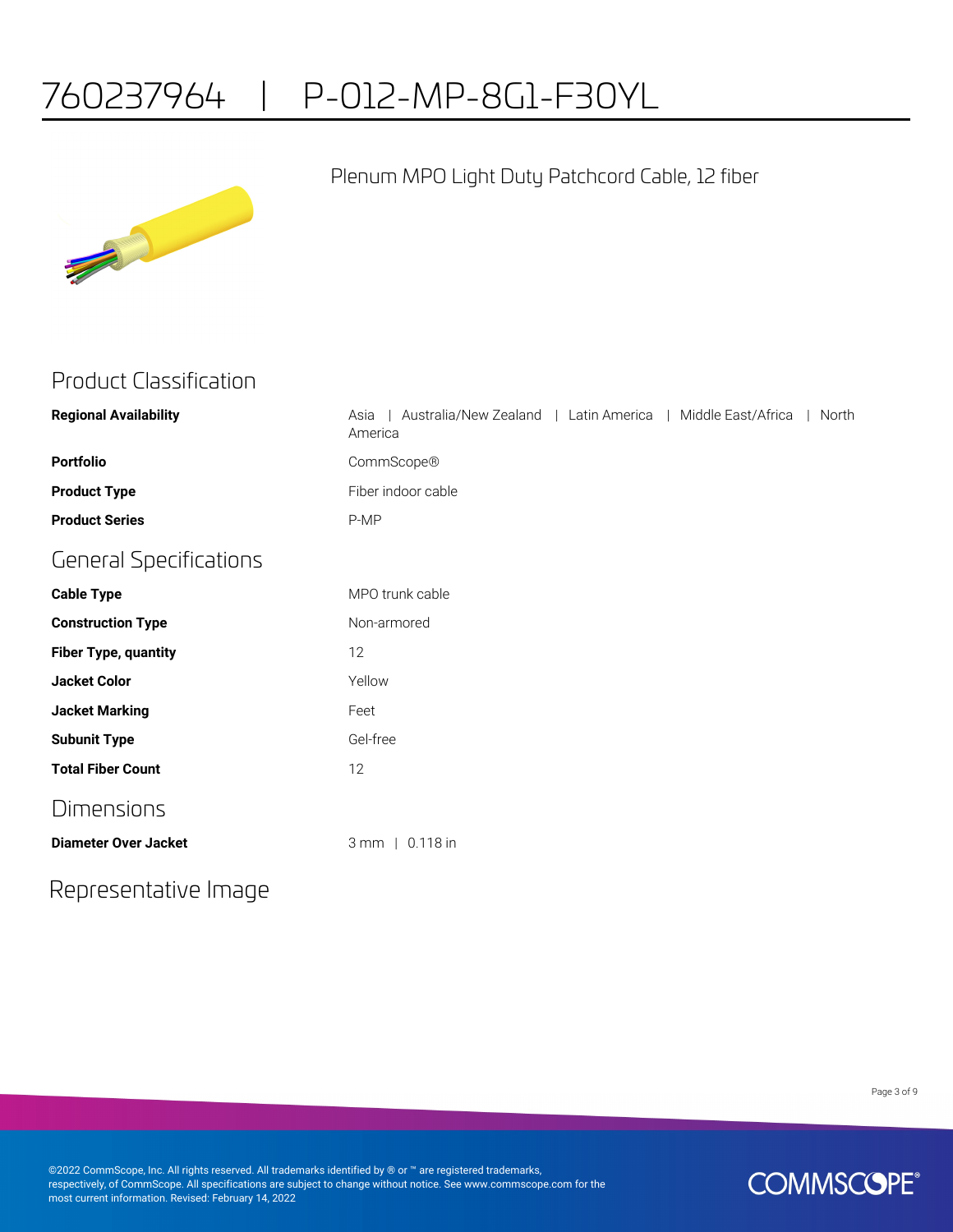## 760237964 | P-012-MP-8G1-F30YL



#### Mechanical Specifications

| <b>Minimum Bend Radius, loaded</b> | 45 mm   1.772 in                      |
|------------------------------------|---------------------------------------|
| Minimum Bend Radius, unloaded      | 24 mm   0.945 in                      |
| Tensile Load, long term, maximum   | 100 N   22.481 lbf                    |
| Tensile Load, short term, maximum  | 334 N   75.086 lbf                    |
| <b>Compression</b>                 | 4 N/mm   22.841 lb/in                 |
| <b>Compression Test Method</b>     | FOTP-41   IEC 60794-1 E3              |
| <b>Flex</b>                        | 300 cycles                            |
| <b>Flex Test Method</b>            | FOTP-104   IEC 60794-1 E6             |
| <b>Impact</b>                      | $0.74$ N-m   6.55 in lb               |
| <b>Impact Test Method</b>          | FOTP-25   IEC 60794-1 E4              |
| <b>Strain</b>                      | See long and short term tensile loads |
| <b>Strain Test Method</b>          | FOTP-33   IEC 60794-1 E1              |
| <b>Twist</b>                       | 10 cycles                             |
| <b>Twist Test Method</b>           | FOTP-85   IEC 60794-1 E7              |
| <b>Vertical Rise, maximum</b>      | $500 \text{ m}$   1,640.42 ft         |
|                                    |                                       |

#### Optical Specifications

**Fiber Type** G.657.A2/B2 | G.657.A2/B2

#### Environmental Specifications

| Installation temperature     | 0 °C to +70 °C (+32 °F to +158 °F) |
|------------------------------|------------------------------------|
| <b>Operating Temperature</b> | 0 °C to +70 °C (+32 °F to +158 °F) |

Page 4 of 9

©2022 CommScope, Inc. All rights reserved. All trademarks identified by ® or ™ are registered trademarks, respectively, of CommScope. All specifications are subject to change without notice. See www.commscope.com for the most current information. Revised: February 14, 2022

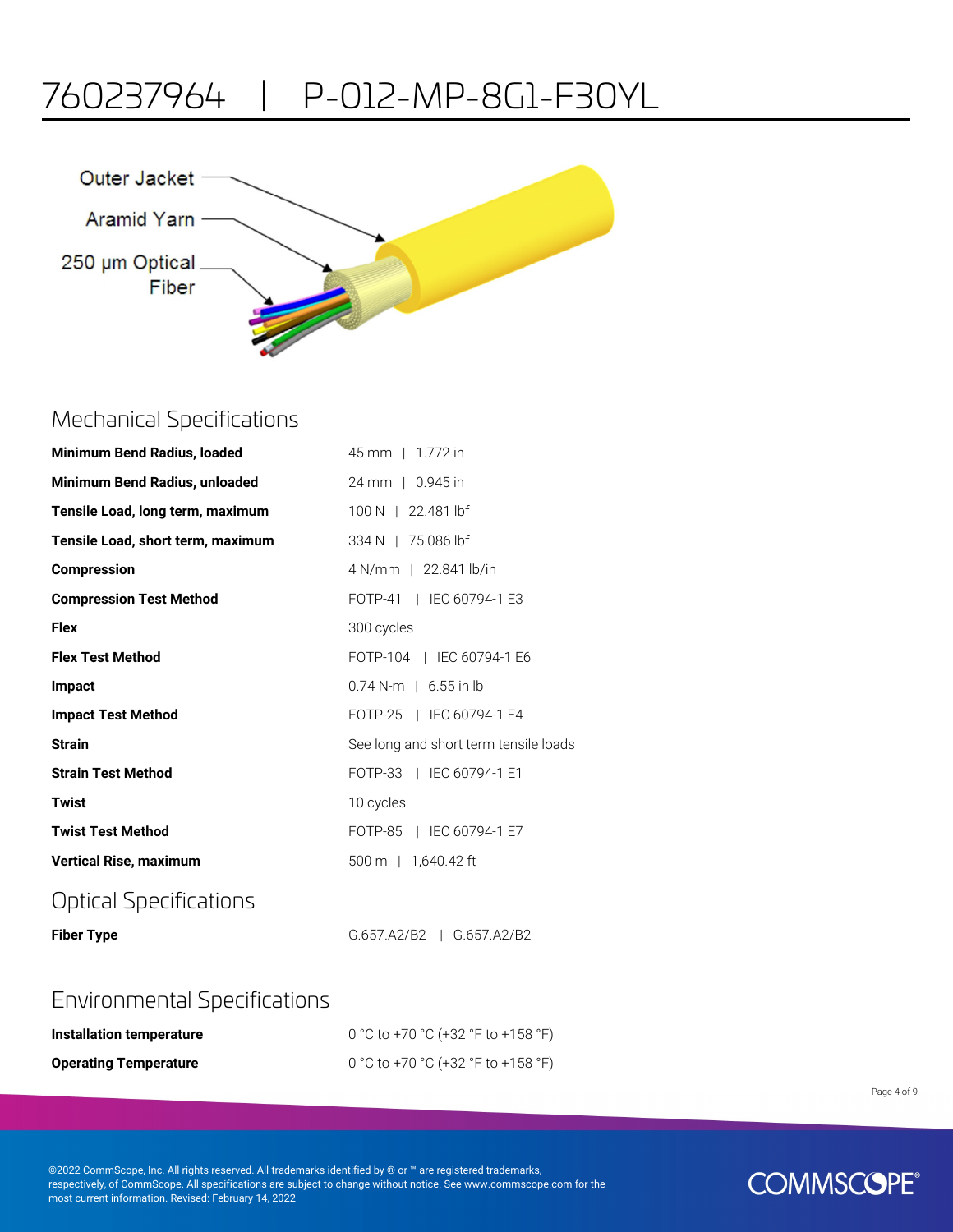# 760237964 | P-012-MP-8G1-F30YL

| <b>Storage Temperature</b>           | $-40$ °C to +70 °C (-40 °F to +158 °F) |
|--------------------------------------|----------------------------------------|
| <b>Cable Qualification Standards</b> | ANSI/ICEA S-83-596   Telcordia GR-409  |
| <b>Environmental Space</b>           | Plenum                                 |
| <b>Flame Test Listing</b>            | NEC OFNP $(ETL)$ and $c(ETL)$          |
| <b>Flame Test Method</b>             | NFPA 130   NFPA 262                    |

#### Environmental Test Specifications

| <b>Heat Age</b>                      | 0 °C to +85 °C (+32 °F to +185 °F) |
|--------------------------------------|------------------------------------|
| <b>Heat Age Test Method</b>          | IFC 60794-1 F9                     |
| Low High Bend                        | 0 °C to +70 °C (+32 °F to +158 °F) |
| <b>Low High Bend Test Method</b>     | FOTP-37   IEC 60794-1 E11          |
| <b>Temperature Cycle</b>             | 0 °C to +70 °C (+32 °F to +158 °F) |
| <b>Temperature Cycle Test Method</b> | FOTP-3   IEC 60794-1 F1            |

#### Packaging and Weights

**Cable weight** 9 kg/km | 6.048 lb/kft

#### Regulatory Compliance/Certifications

#### **Agency Classification**



CHINA-ROHS Below maximum concentration value ISO 9001:2015 Designed, manufactured and/or distributed under this quality management system REACH-SVHC Compliant as per SVHC revision on www.commscope.com/ProductCompliance

#### \* Footnotes

**Operating Temperature** Specification applicable to non-terminated bulk fiber cable

Page 5 of 9

©2022 CommScope, Inc. All rights reserved. All trademarks identified by ® or ™ are registered trademarks, respectively, of CommScope. All specifications are subject to change without notice. See www.commscope.com for the most current information. Revised: February 14, 2022

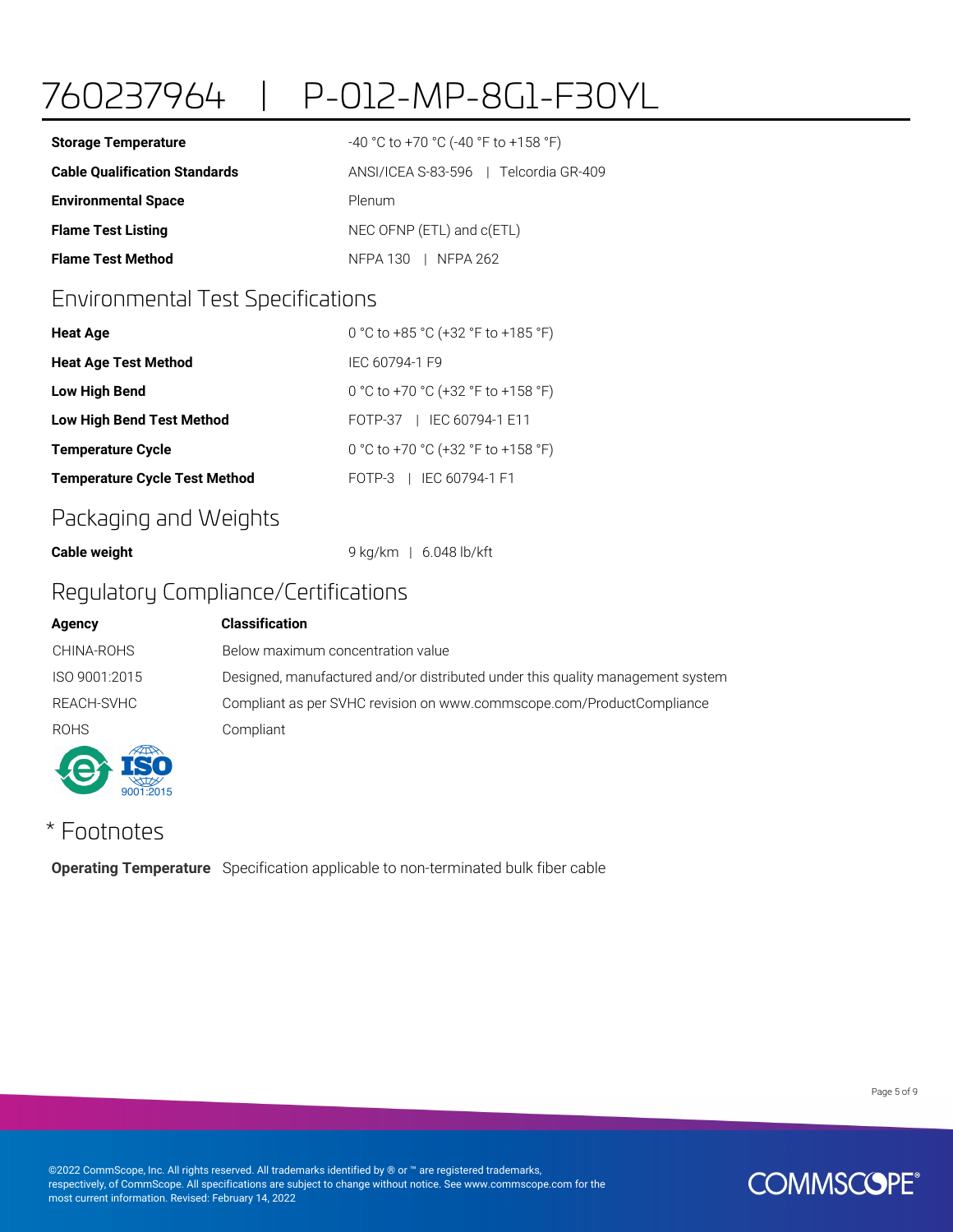### MPO12, ULTRA LOW LOSS, MALE, SM, GREEN, 3mm

#### Product Classification

| <b>Regional Availability</b>              | Australia/New Zealand   EMEA   Latin America   North America<br>Asia |
|-------------------------------------------|----------------------------------------------------------------------|
| <b>Portfolio</b>                          | CommScope®                                                           |
| <b>Product Type</b>                       | Fiber connector                                                      |
| <b>Product Brand</b>                      | TeraSPEED®                                                           |
| <b>General Specifications</b>             |                                                                      |
| Color                                     | Green                                                                |
| Color, boot                               | <b>Black</b>                                                         |
| <b>Ferrule Geometry</b>                   | Angled                                                               |
| Interface                                 | MPO Male                                                             |
| <b>Interface Feature</b>                  | Standard                                                             |
| <b>Total Fiber Count</b>                  | 12                                                                   |
| Dimensions                                |                                                                      |
| Length                                    | 60.1 mm   2.366 in                                                   |
| <b>Compatible Cable Diameter</b>          | 3 mm   0.118 in                                                      |
| <b>Material Specifications</b>            |                                                                      |
| <b>Ferrule Material</b>                   | Polymer                                                              |
| <b>Mechanical Specifications</b>          |                                                                      |
| <b>Cable Retention Strength, maximum</b>  | 11.24 lb @ 0 °                                                       |
| <b>Optical Specifications</b>             |                                                                      |
| <b>Fiber Mode</b>                         | Singlemode                                                           |
| <b>Fiber Type</b>                         | G.652.D and G.657.A1, TeraSPEED®   OS2                               |
| <b>Insertion Loss Change, mating</b>      | 0.3 dB                                                               |
| <b>Optical Components Standard</b>        | ANSI/TIA-568-C.3                                                     |
| <b>Insertion Loss Change, temperature</b> | 0.3 dB                                                               |
| <b>Insertion Loss, maximum</b>            | 0.35 dB                                                              |
| Return Loss, minimum                      | 65 dB                                                                |

Page 6 of 9

©2022 CommScope, Inc. All rights reserved. All trademarks identified by ® or ™ are registered trademarks, respectively, of CommScope. All specifications are subject to change without notice. See www.commscope.com for the most current information. Revised: March 7, 2022

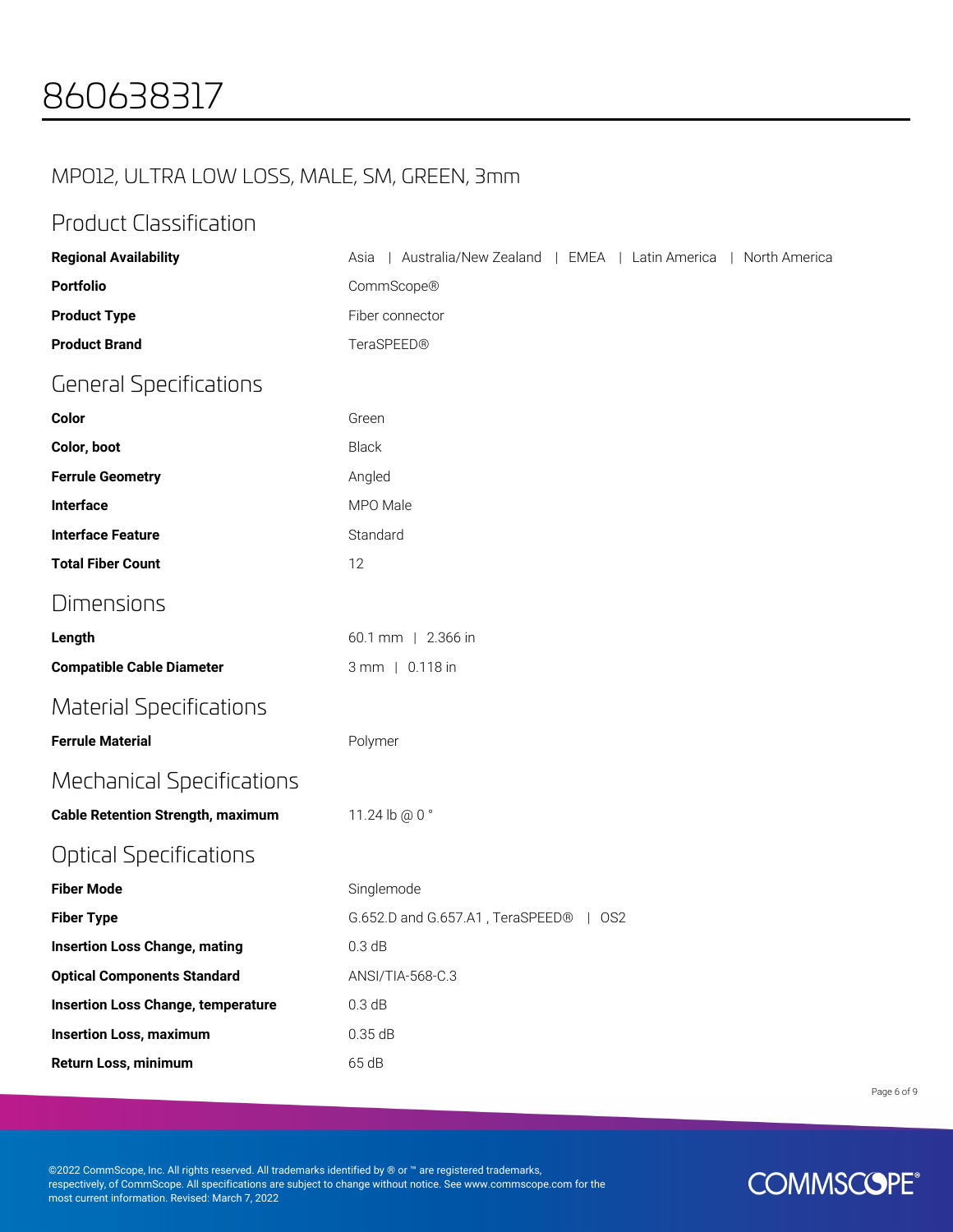### Packaging and Weights

#### **Packaging quantity** 1

#### Regulatory Compliance/Certifications

| <b>Agency</b> | <b>Classification</b>                                                          |
|---------------|--------------------------------------------------------------------------------|
| CHINA-ROHS    | Below maximum concentration value                                              |
| ISO 9001:2015 | Designed, manufactured and/or distributed under this quality management system |
| REACH-SVHC    | Compliant as per SVHC revision on www.commscope.com/ProductCompliance          |
| <b>ROHS</b>   | Compliant                                                                      |
| $-2015$       |                                                                                |

#### \* Footnotes

| <b>Insertion Loss Change, mating</b> | TIA-568: Maximum insertion loss change after 500 matings                                                   |
|--------------------------------------|------------------------------------------------------------------------------------------------------------|
|                                      | Insertion Loss Change, temperature Maximum insertion loss change from -10 °C to +60 °C (+14 °F to +140 °F) |

Page 7 of 9

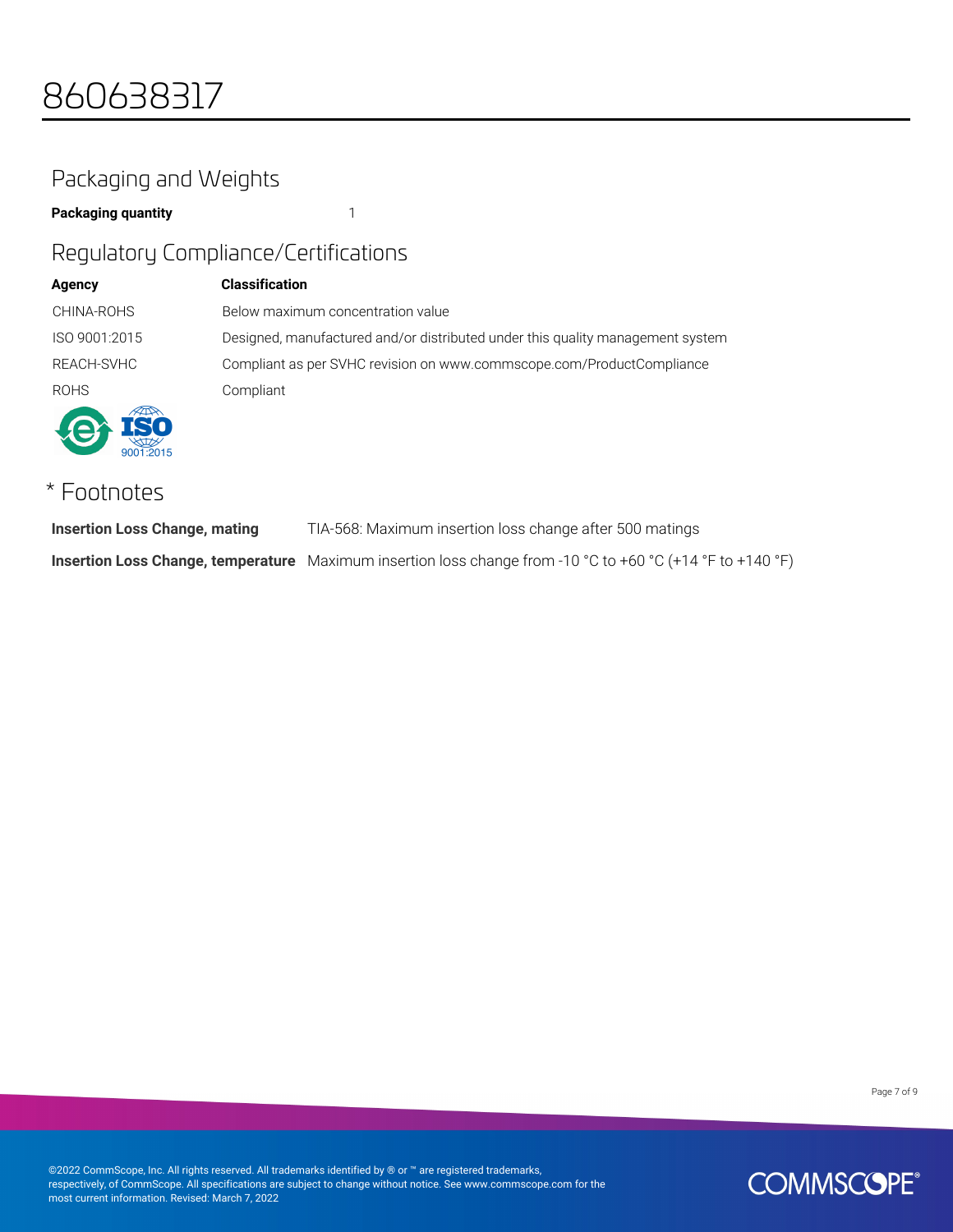#### MPO12, ULTRA LOW LOSS, FEMALE, SM, GREEN, 3mm

#### Product Classification

| <b>Regional Availability</b>              | Australia/New Zealand   EMEA   Latin America   North America<br>Asia |
|-------------------------------------------|----------------------------------------------------------------------|
| <b>Portfolio</b>                          | CommScope®                                                           |
| <b>Product Type</b>                       | Fiber connector                                                      |
| <b>Product Brand</b>                      | TeraSPEED®                                                           |
| <b>General Specifications</b>             |                                                                      |
| Color                                     | Green                                                                |
| Color, boot                               | Black                                                                |
| <b>Ferrule Geometry</b>                   | Angled                                                               |
| Interface                                 | MPO Female                                                           |
| <b>Interface Feature</b>                  | Standard                                                             |
| <b>Total Fiber Count</b>                  | 12                                                                   |
| Dimensions                                |                                                                      |
| Length                                    | 60.1 mm   2.366 in                                                   |
| <b>Compatible Cable Diameter</b>          | 3 mm   0.118 in                                                      |
| <b>Material Specifications</b>            |                                                                      |
| <b>Ferrule Material</b>                   | Polymer                                                              |
| <b>Mechanical Specifications</b>          |                                                                      |
| <b>Cable Retention Strength, maximum</b>  | 11.24 lb @ 0 °                                                       |
| Optical Specifications                    |                                                                      |
| <b>Fiber Mode</b>                         | Singlemode                                                           |
| <b>Fiber Type</b>                         | G.652.D and G.657.A1, TeraSPEED®<br>$\mid$ OS2                       |
| <b>Insertion Loss Change, mating</b>      | 0.3 dB                                                               |
| <b>Optical Components Standard</b>        | ANSI/TIA-568-C.3                                                     |
| <b>Insertion Loss Change, temperature</b> | 0.3 dB                                                               |
| <b>Insertion Loss, maximum</b>            | 0.35dB                                                               |
| Return Loss, minimum                      | 65 dB                                                                |

Page 8 of 9

©2022 CommScope, Inc. All rights reserved. All trademarks identified by ® or ™ are registered trademarks, respectively, of CommScope. All specifications are subject to change without notice. See www.commscope.com for the most current information. Revised: November 15, 2021